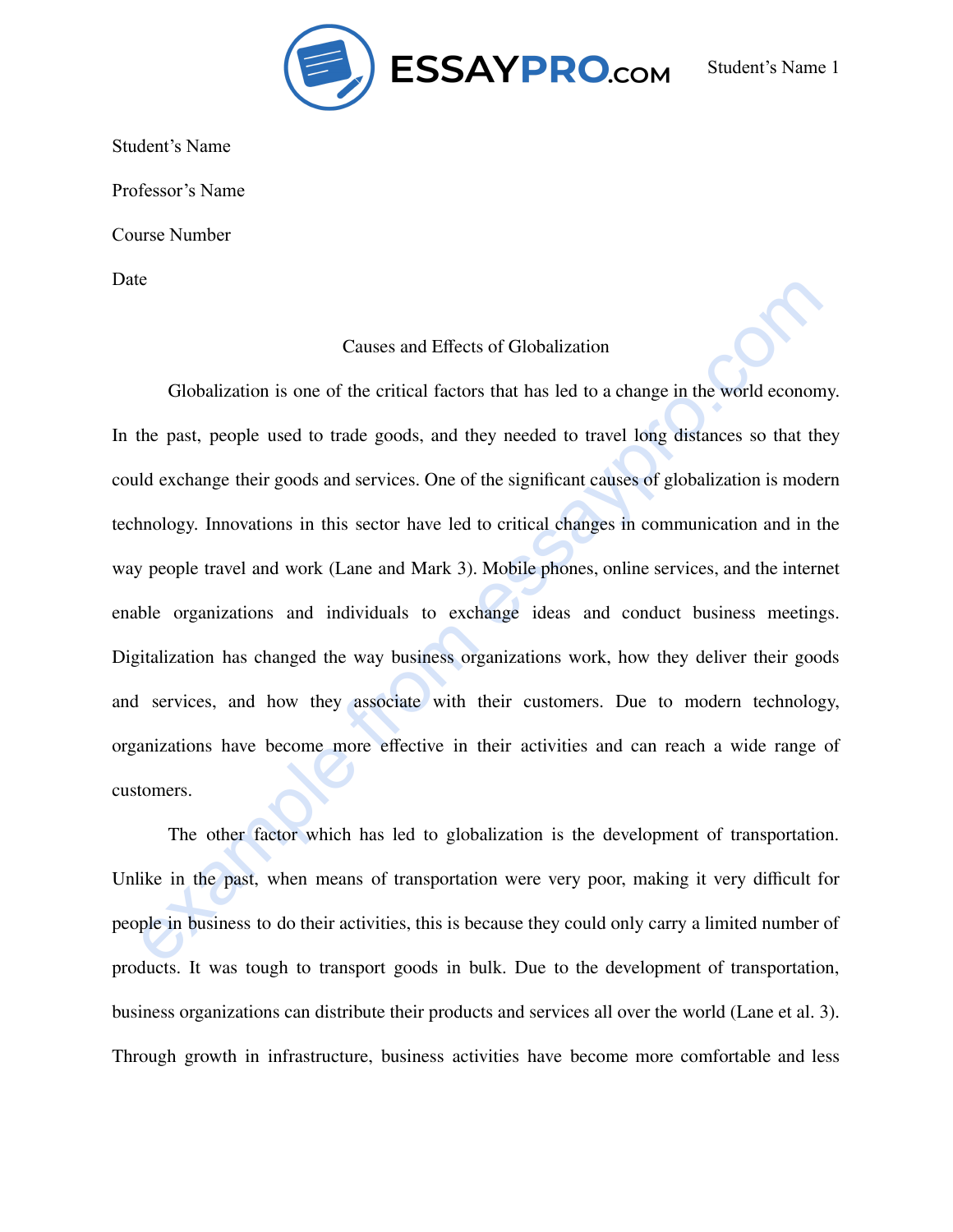

costly. The goods, both in bulk and in small quantities, can be transported to and from any part of the world through various means of transportation without much difficulty. These were the prior causes for globalization to come.

Still, even in a world where technology and globalization are so prominent, many countries suffer from poverty. A person in poverty cannot sustain their needs. Lack of food and clean water are the consequences of poverty. Due to those shortages, people are not able to work or engage in any productive economic activity because they do not have the energy and strength. As a result, people become sick and end up dying due to hunger and starvation.

ntries suffer from poverty. A person in poverty cannot sustain their needs. Lack of food and<br>an water are the consequences of poverty. Due to those shortages, people are not able to work<br>engage in any productive economic a Lack of clean water, especially in rural areas, leads to waterborne diseases (Ananat 34). Families end up spending the little amount of money they have on hospital expenses or simply ignoring their problems. In some situations, there might be sources of clean water, but they might be located far away; young girls and women make this their daily task and end up spending a lot of time fetching water. The main problem this leads to is the lack of time and perspectives for getting an education and job.

Conflicts can also be the cause of poverty in some regions. Due to violence and war crimes, a lot of the male population ends up dead, resulting in female-headed households. It causes difficulty for the families to proceed because it is challenging for women to get jobs that are well paying to sustain their family needs leading to increased levels of poverty. Children from these families often do not have opportunities to attend school and receive an education and high-paying jobs. This leads to high crime rates teens engage in to survive because they do not have someone to provide for them (Ananat 41).

Also, because of armed conflicts, a lot of people are displaced from their homes while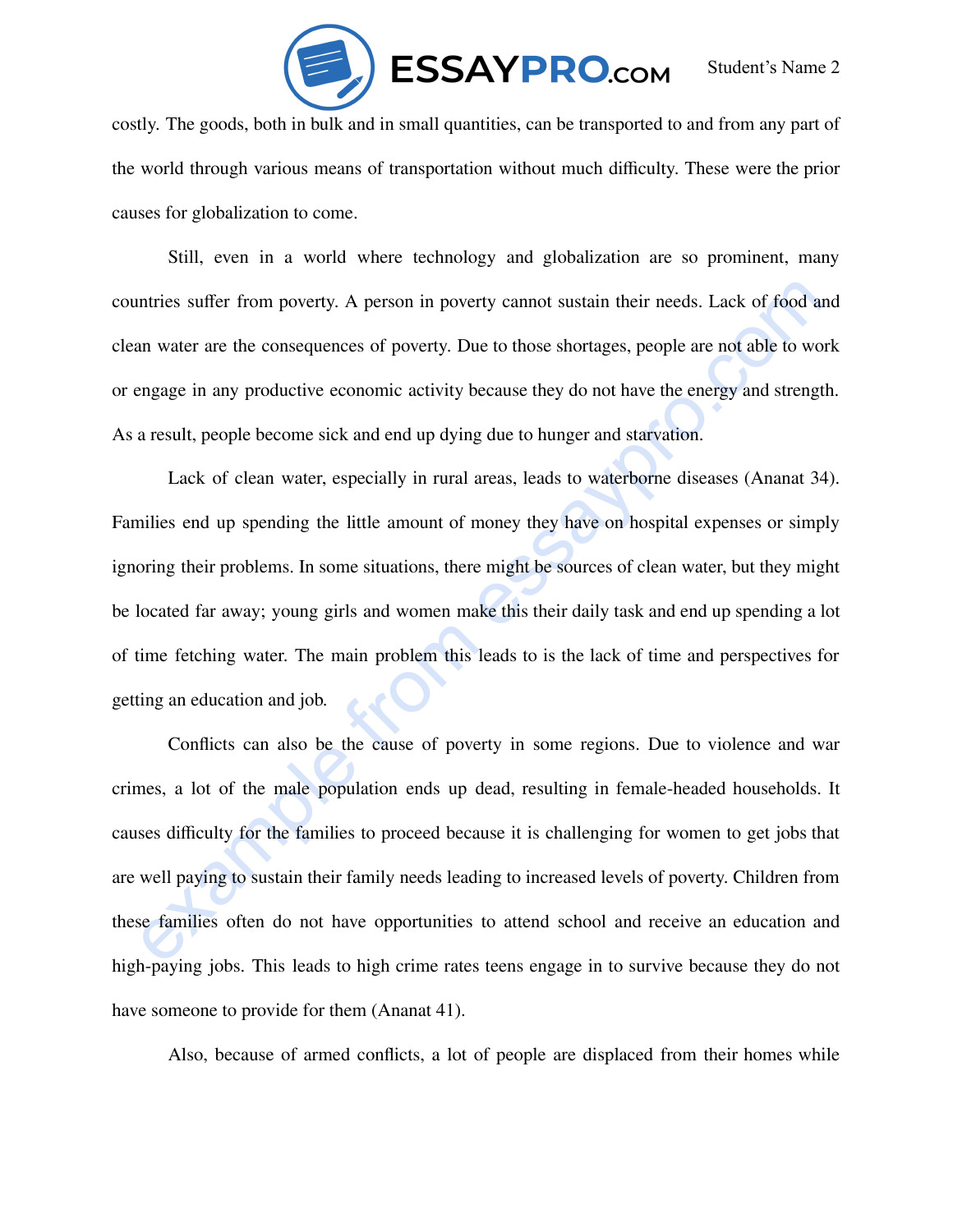

infrastructure and property get destroyed. Many leave their assets to save their lives. It drags the national economy down. Society at large suffers, leading to increased levels of poverty.

to the means of communication were prolonged and unreliable, and means of transport<br>
erior. Due to this, there was a need to develop fast, reliable, and effective methods of<br>
asportation and communication. Computers, mobil Technology has both positive and negative effects. There have been a lot of advances in technology, especially since the eighteenth century, due to the revolution of industries. In the past, the means of communication were prolonged and unreliable, and means of transport inferior. Due to this, there was a need to develop fast, reliable, and effective methods of transportation and communication. Computers, mobile phones, and television were developed, which have made meeting and talking to people easier. Speaking to relatives and carrying out business is now easier through the internet. Transportation has also become more comfortable because people can nowadays export and import goods from any part of the world without difficulties.

Despite all the benefits of technology, especially in the media, there are numerous negative effects it led to. A lot of health problems arise from the overuse of different gadgets. The internet has led to the deterioration of moral values, especially among the youths, because of the controlless internet surfing. A lot of harmful content can be accessed without parents monitoring it. Kids try to emulate the lifestyle they see a lot, and there's often no real good example they can follow.

Approaching global warming is often blamed on deforestation and timber logging, which are the direct consequences of globalization. Mass cutting down trees has led to the destruction of the ozone layer, which is supposed to prevent ultraviolet rays from hitting the earth. Unfortunately, sun rays are harmful to human skin and flora (Shivakumar et al. 7). Still, new technology that promotes green energy production has been discovered to reduce the effects of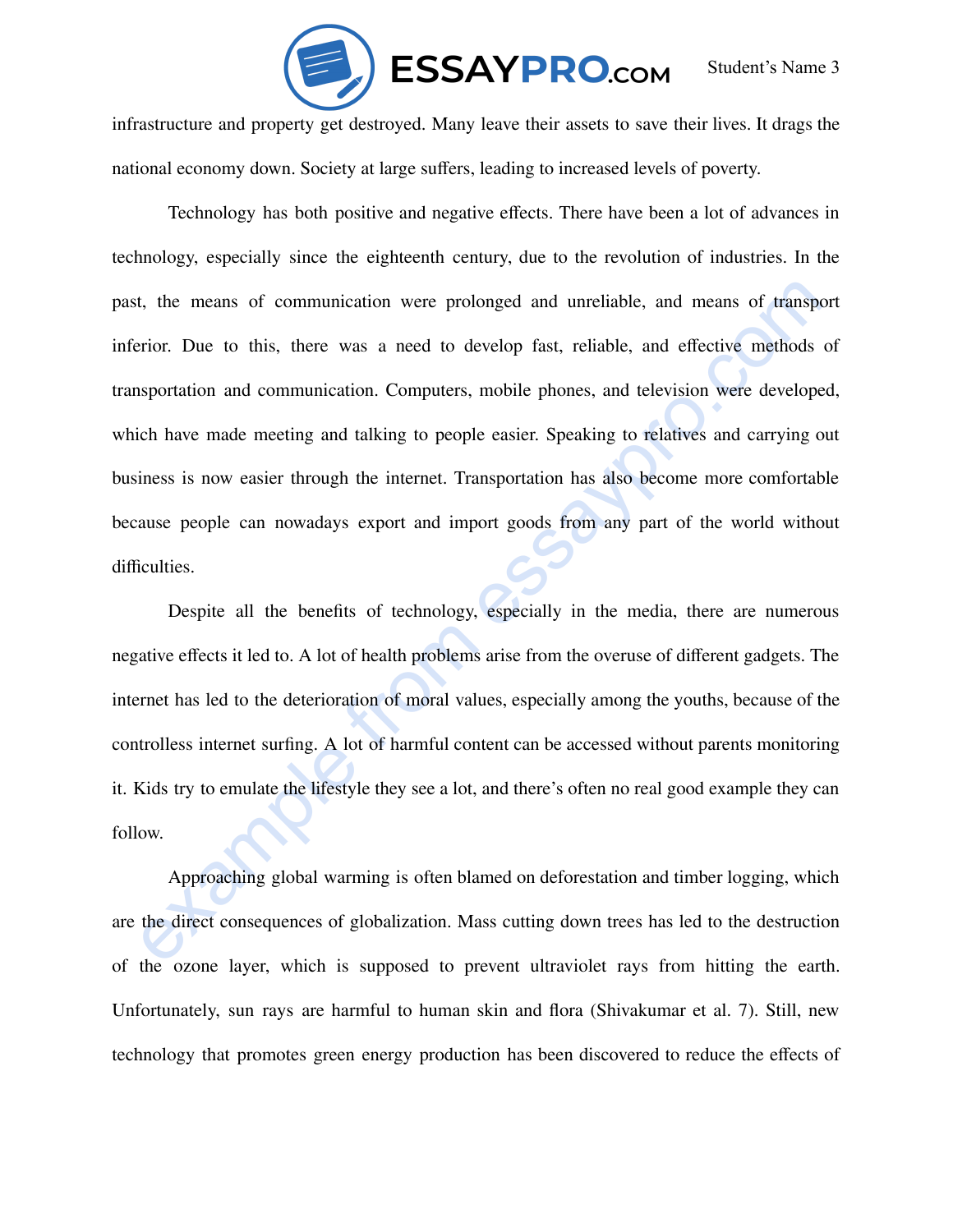

global warming.

example from essaypro.com